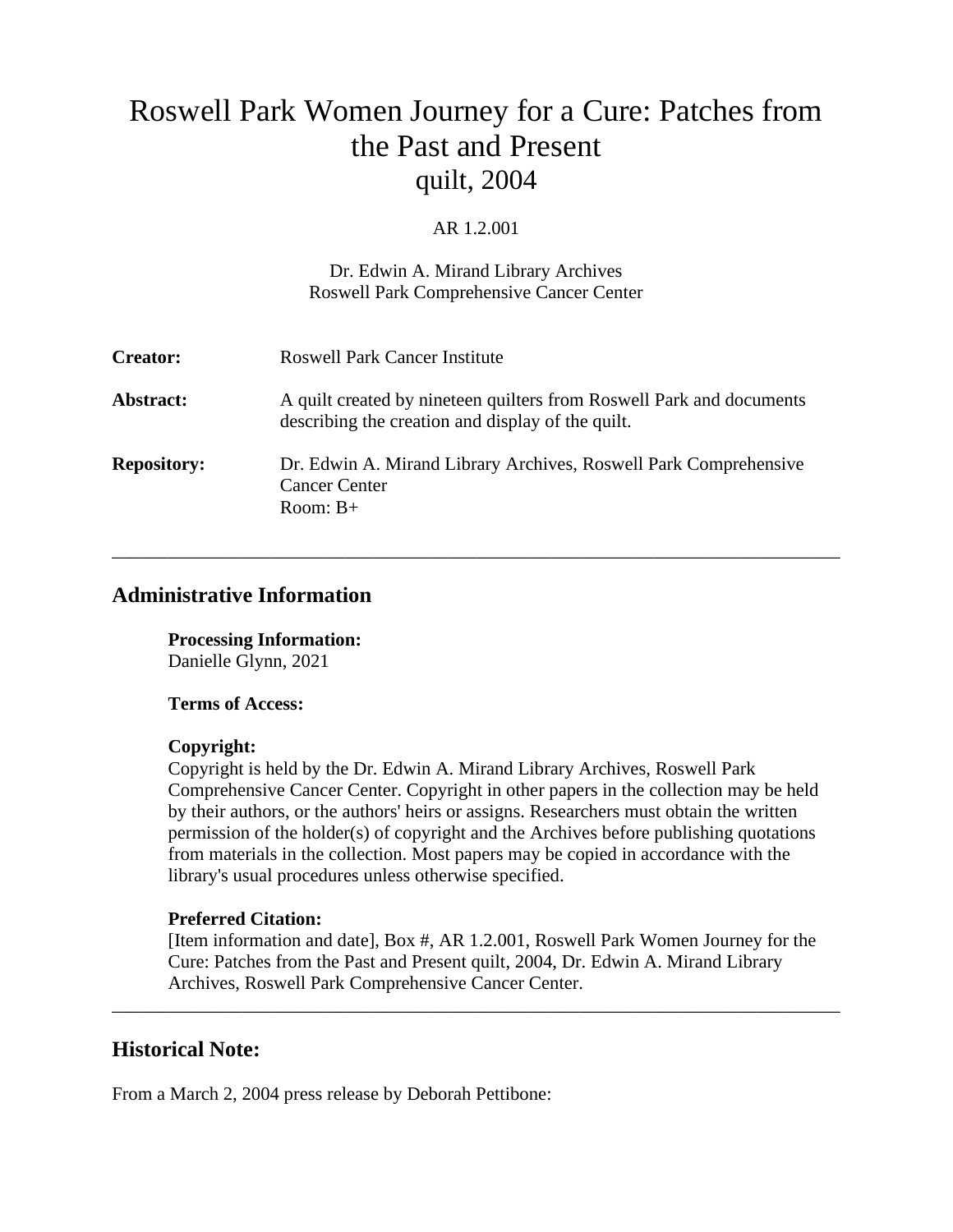"Buffalo, NY – Roswell Park Cancer Institute (RPCI) will celebrate Women's History Month by unveiling a quilt honoring the contributions of its female employees, Thursday, March 4, at 11:30am, in the Hospital Atrium.

"The quilt – which will be on display in the Hospital Atrium during March – documents the contributions of female employees to education, prevention, research, and treatment of cancer throughout the Institute's 106-year history. The names of 251 Roswell Park women, chosen to represent every aspect of the Institute, are delicately embroidered throughout the quilt. The border of friendship star blocks is signed by current members of the faculty and staff.

"'This quilt is a way to record memories and acknowledge accomplishments of those who have gone before us along with cherished colleagues and close friends,' said Virginia Opipare, Executive Vice Present, RPCI.

"Nineteen Roswell Park quilters\* have contributed to this effort. The group acknowledges the assistance of Edwin A. Mirand, PhD, DSc, Educational Affairs, for the generous donation of his time and historic documents.

"The rich array of color and fabric symbolizes the contributions of the women of Roswell Park and represents the diverse backgrounds and talents of many individuals all working together to tackle the complex questions surrounding cancer,' noted Carolyn Benton, Department of Human Resources Management, and project co-coordinator. Bernadette Keitz, Department of Surgical Oncology, is also a project coordinator.

"Roswell Park Cancer Institute, founded in 1898, is the nation's first cancer research, treatment and education center and is the only National Cancer Institute-designated comprehensive cancer center in Upstate New York. For more information, visit RPCI's website at www.roswellpark.org."

\_\_\_\_\_\_\_\_\_\_\_\_\_\_\_\_\_\_\_\_\_\_\_\_\_\_\_\_\_\_\_\_\_\_\_\_\_\_\_\_\_\_\_\_\_\_\_\_\_\_\_\_\_\_\_\_\_\_\_\_\_\_\_\_\_\_\_\_\_\_\_\_\_\_\_\_\_\_

\_\_\_\_\_\_\_\_\_\_\_\_\_\_\_\_\_\_\_\_\_\_\_\_\_\_\_\_\_\_\_\_\_\_\_\_\_\_\_\_\_\_\_\_\_\_\_\_\_\_\_\_\_\_\_\_\_\_\_\_\_\_\_\_\_\_\_\_\_\_\_\_\_\_\_\_\_\_

## **Scope and Content Note:**

Collection consists of the quilt, a paper poster adhered to a foam stand, and a binder of information describing each quilter and quilt piece.

## **Arrangement:**

Collection is one series and is arranged in two boxes; Box I contains the quilt and paper poster and Box II contains the binder of information.

\_\_\_\_\_\_\_\_\_\_\_\_\_\_\_\_\_\_\_\_\_\_\_\_\_\_\_\_\_\_\_\_\_\_\_\_\_\_\_\_\_\_\_\_\_\_\_\_\_\_\_\_\_\_\_\_\_\_\_\_\_\_\_\_\_\_\_\_\_\_\_\_\_\_\_\_\_\_

# **Container List**

#### **Box I. Quilt and poster, 2004**

*Scope and Content: Quilt is constructed of cotton fabric, quilt batting, and ink signatures by all the quilt contributors. Paper poster measures 11x18 inches and is adhered to a foam board. Poster contains poem: "Stitches in Time Serve Memory and Vision."*

#### **Box II. Binder, 2004**

*Scope and Content: Binder is constructed of plastic and metal and is covered in cotton fabric and ribbon that was attached with hot glue. Within binder there are 30 sleeves; pages contain*